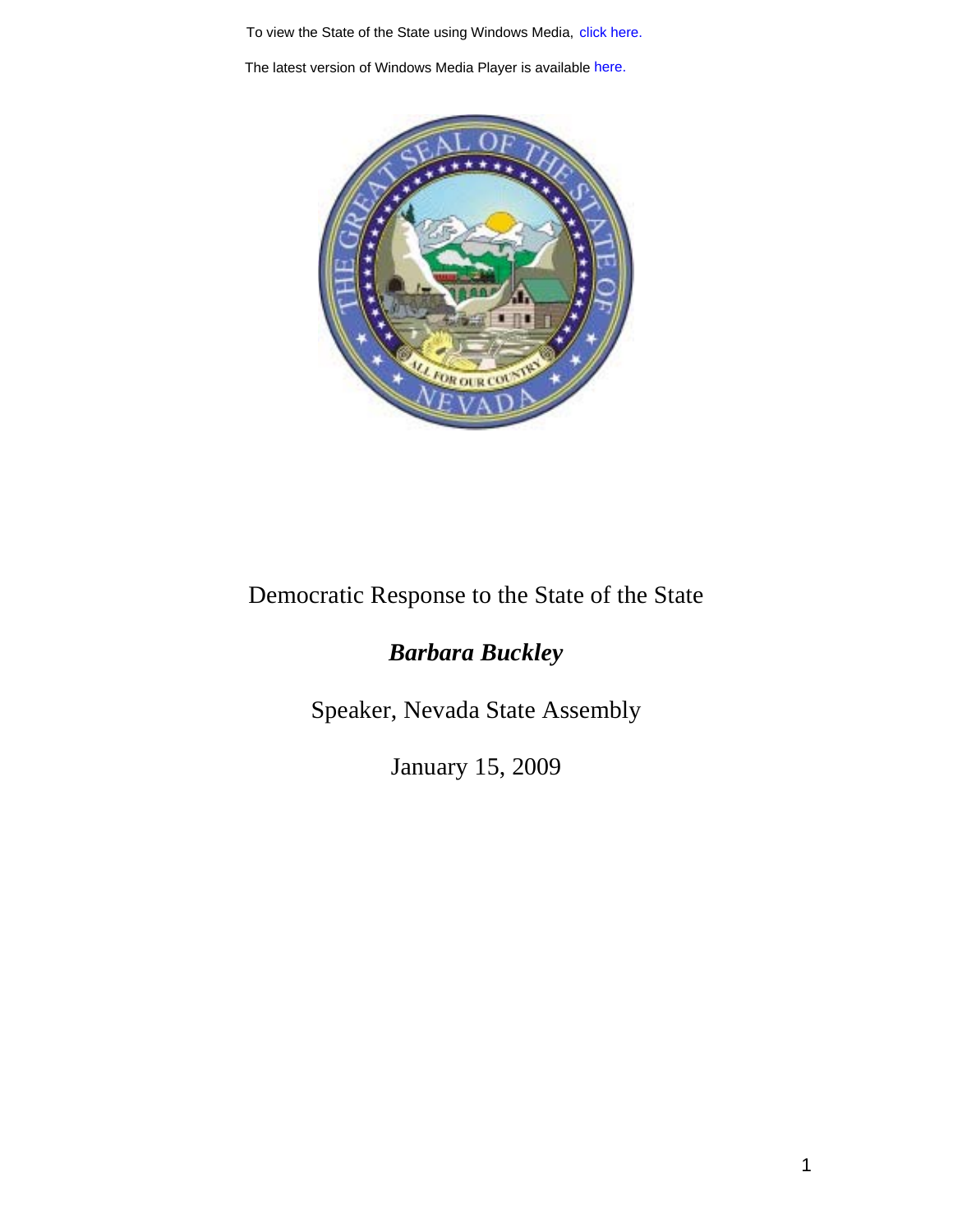Good evening, my name is Barbara Buckley, and I am the Speaker of the Assembly.

I appreciate the opportunity to talk with you tonight in response to the Governor's message.

As Nevadans, we share so much in common - a love of this state and a belief that with hard work and determination, anyone can achieve the American Dream.

We have seen that American dream come true year after year - whether it is a family sending their first child to college - a young couple earning enough to buy their first home - retirees able to spend time with their grandchildren after a lifetime of hard work.

Right now, the American reality feels much different than the American dream.

By now the reasons are all too familiar - the foreclosure crisis, soaring unemployment, business failures and the tumultuous stock market.

None of us feel very secure about our future. It is obvious that our nation and our state are at a crossroad.

I believe we can and we will meet these challenges and that we will keep the American dream alive and well.

As a State, we must address Nevada's high job loss, home foreclosures and the general economic downturn. We must focus on preserving our State's services that are truly necessary.

Tonight, the Governor talked about our State's budget crisis and said we have to make sacrifices. I couldn't agree more. But the Governor didn't tell you about all of the drastic cuts he is proposing. The Governor's proposed cuts include:

A 7.1% cut in per pupil funding for each child in our schools. This totals \$324 million in cuts to education;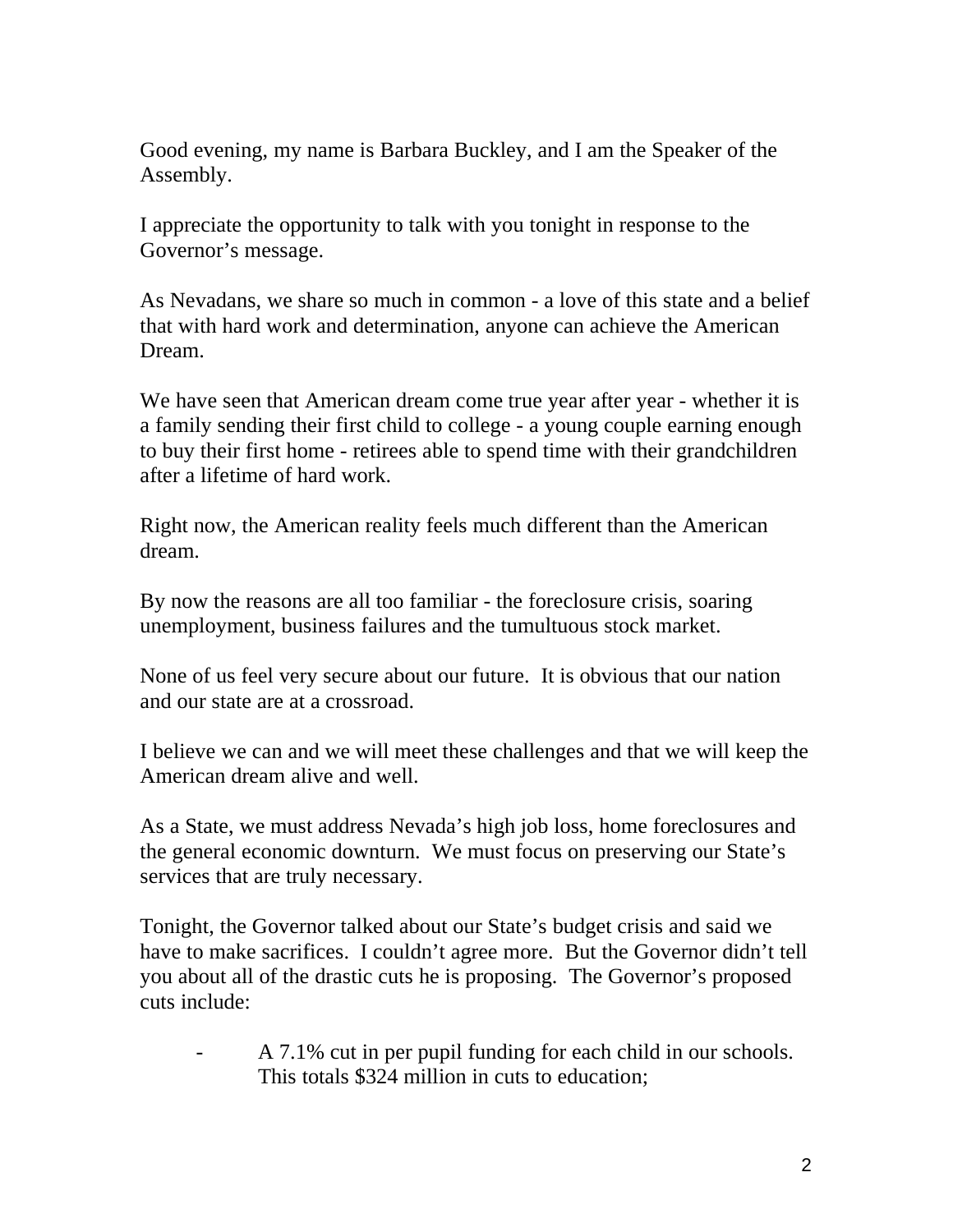- A 6% pay cut for teachers when we already have difficulty recruiting and keeping our best teachers;
- A 6% pay cut for our state employees such as correctional officers who guard increasing numbers of dangerous inmates even as their workforce has been reduced by 20%;
- A 52% cut for UNLV and 47% for UNR, and cuts for every community college campus which would dismantle our higher education system and drive the best and brightest young people out of Nevada;
- Closure of another prison and conservation camp putting us in jeopardy of having to release prisoners early;
- Serious cuts in payments to doctors and hospitals which may result in three hospital closures;
- Cuts to our fragile mental health system with closures of more than half of our clinics throughout the state;
- Retired teachers and state employees being cut off from their health insurance;
- An elimination of the office designated to fight Yucca Mountain and virtually no funding for our pending lawsuits to stop Yucca Mountain.

The question for us all is this: Is this the direction we want to go as a State?

- Does it really make sense to cut the salaries of our teachers, who dedicate themselves to educating our children, when we need the best and brightest in these jobs?
- Does it make sense to cut education further?
- Does it make sense to close the doors of opportunity for our children to attend our universities?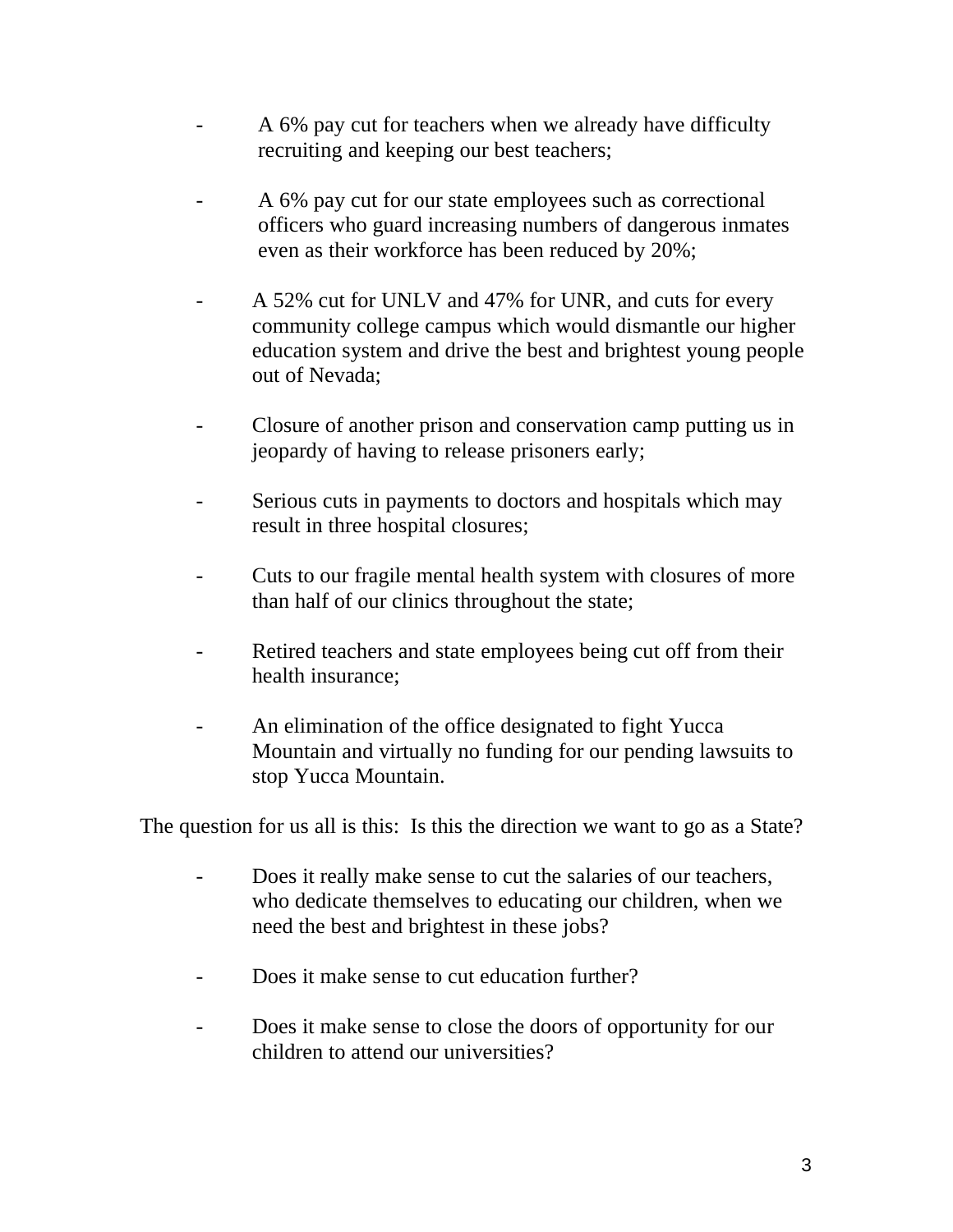- Do we want to overcrowd our emergency rooms with the mentally ill again because we shut mental health clinics?
- Does it make sense to give up our legal fight against Yucca Mountain and store nuclear waste in our backyard?

## The answer is NO!

"Education First" should not mean cutting education funding first – it should mean preserving education funding first. Attending college should be a reality for our children, not a foreclosed dream. Mental health clinics should not be closed when the number of people needing help is going up, not down. Violent criminals should be in prison, not wandering the streets. Our state should not be a dumping ground for nuclear waste. It's pretty simple.

We can do better.

For the last four months, I have been holding meetings and town halls across the State, listening to families, teachers, ranchers, business owners, and retirees and their ideas for the future of our State. Skeptics told me I would find a Nevada that was uncaring and apathetic. That's not what I found.

I found Nevadans who care about the future of our State. Everyone, from business leaders to families, urged no further cuts to education because they know that it will affect the quality of education. I heard virtually universal support for ideas such as creating a forced savings account for State spending so that we have an adequate cushion during harsh economic times. And I heard specific ideas on revenue – everything from innovative ways to streamline agencies to creation of a lottery.

Beginning next Thursday, my colleagues and I will begin a thorough, detailed review of the Governor's budget. We will determine the real, human impacts of what the Governor proposes.

We will carefully weigh the testimony we receive from economic experts, law enforcement leaders, education leaders, senior advocates, affected Nevadans and concerned citizens.